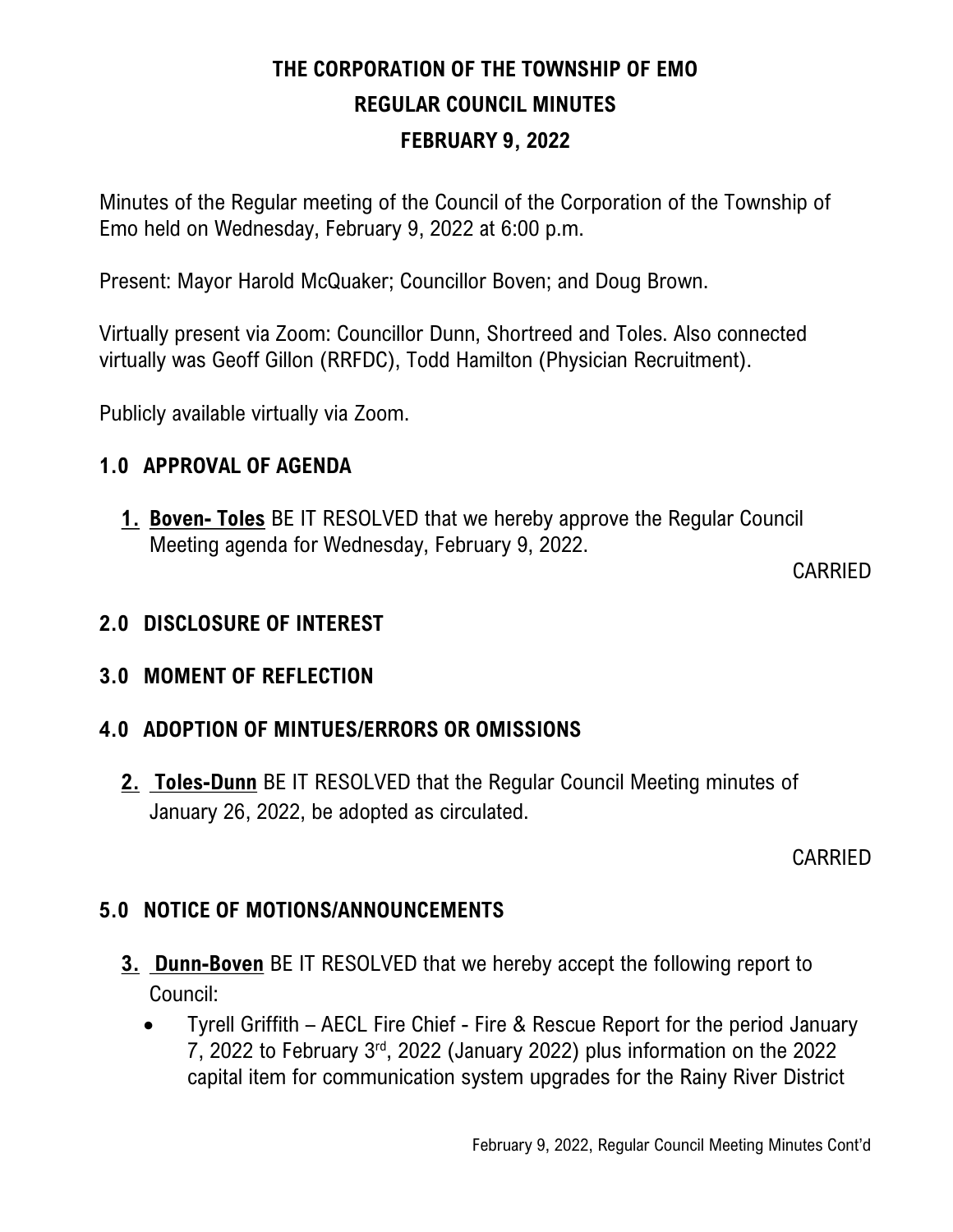# approved their respective funding allocation for the communication system

upgrades for the Petulla Tower that Emo 's 2022 capital funding allocation will be taken the reserve fund named "Protection Fire Dept".

## 6.0 DELEGATIONS

18,831.70

5. Toles – Boven BE IT RESOLVED that we hereby accept the power point presentation from Geoff Gillon- Executive Director of Rainy River Future Development Corporation (RRFDC) in regards to Economic Development Service report for the Township of Emo as information only.

6. Toles-Boven BE IT RESOLVED that we hereby approved the verbal presentation from Todd Hamilton – Physician Recruiter for the Fort Frances & District Physician Recruitment & Retention Committee (Riverside Health Care) – Status update as information only.

#### 7.0 ITEMS OF DISCUSSION

7. Boven-Toles BE IT RESOLVED that we hereby approved the 357/358 tax refund application for taxation year 2021 for the property address – 8840 Highway 602 and Roll# 59-19-000-000-17000-0000 in the total amount of \$ 989.83 of which \$ 970.49 is municipal and \$ 19.35 is education.

8. Boven-Dunn BE IT RESOLVED that we hereby deny the 357/358 tax refund application for taxation year 2020 for the property address – 8840 Highway 602 and - Roll# 59-19-000-000-17000-0000.

# February 9, 2022 Regular Council Meeting Minutes Cont'd

Fire Departments – Mutual Aid Association – Emo's share is estimated at \$ 18,831.70 for the period ending January 10, 2022.

4. Toles – Dunn BE IT RESOLVED that we hereby approved in principle the 2022

And Further if all the Rainy River District Fire Departments west of Lavallee

capital upgrade for the communication system utilized by the Rainy River District Fire Departments – Mutual Aid Association where Emo's share is estimated at \$

CARRIED

# CARRIED

CARRIED

#### CARRIED

CARRIED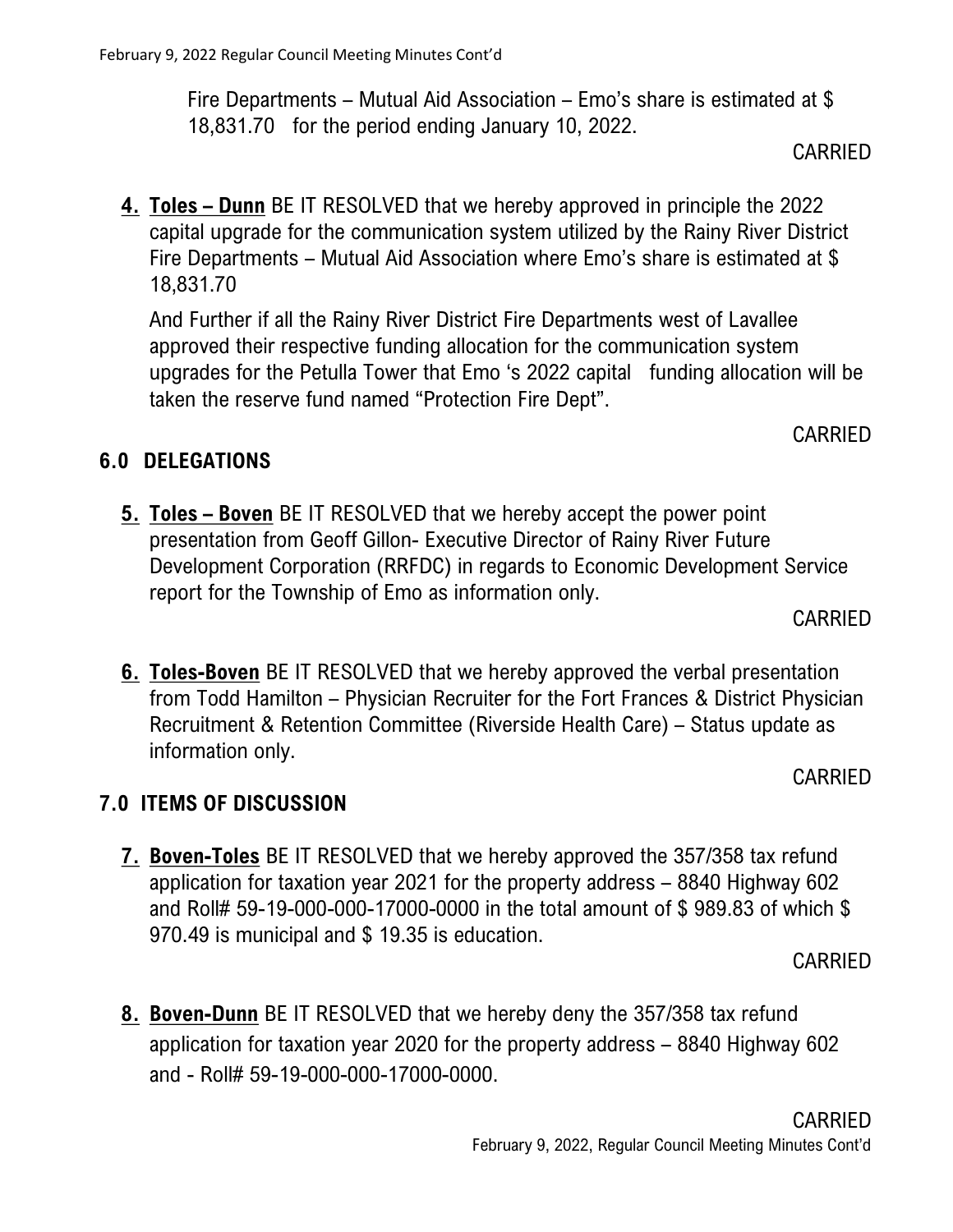9. Dunn -Boven BE IT RESOLVED that we hereby deny the 357/358 tax refund application for taxation year 2019 for tax refund for the property address – 8840 Highway 602 and - Roll# 59-19-000-000-17000-0000.

CARRIED

10. Boven-Dunn BE IT RESOLVED that we hereby accepted the interim CAO status report on the renaming process for Colonization Road within Township limits

AND FURTHER THAT a virtual meeting be scheduled between the Township of Emo and the Rainy Lake Tribal Area Chiefs to develop a streamline process to renaming Colonization Road in Emo going forward.

CARRIED

11. Toles – Dunn BE IT RESOLVED that we hereby authorize Doug Brown – Interim CAO/Clerk/Treasurer and Crystal Gray – Deputy Treasurer to give investment, withdrawal and transfer instructions in connection with various investment pools offered through ONE investment portfolio.

CARRIED

12. Dunn- Boven BE IT RESOLVED that we hereby accepted the interim CAO status report on placing a question(s) to the electors on the ballot of the upcoming 2022 election.

AND FURTHER THAT Council has decided not to include a question to the elector on the 2022 Municipal ballot.

CARRIED

13. Toles – Dunn BE IT RESOLVED that we hereby authorize the payment of bills on file in Municipal General to February 9, 2022.

CARRIED

- 14. Dunn-Boven BE IT RESOLVED that we hereby approve the invoices for the following Township of Emo Boards/Committees to February 9, 2022:
	- Emo-LaVallee Community Centre
	- Emo Toy Library/Resource Centre
	- Parks (Spray Park)

February 9, 2022, Regular Council Meeting Minutes Cont'd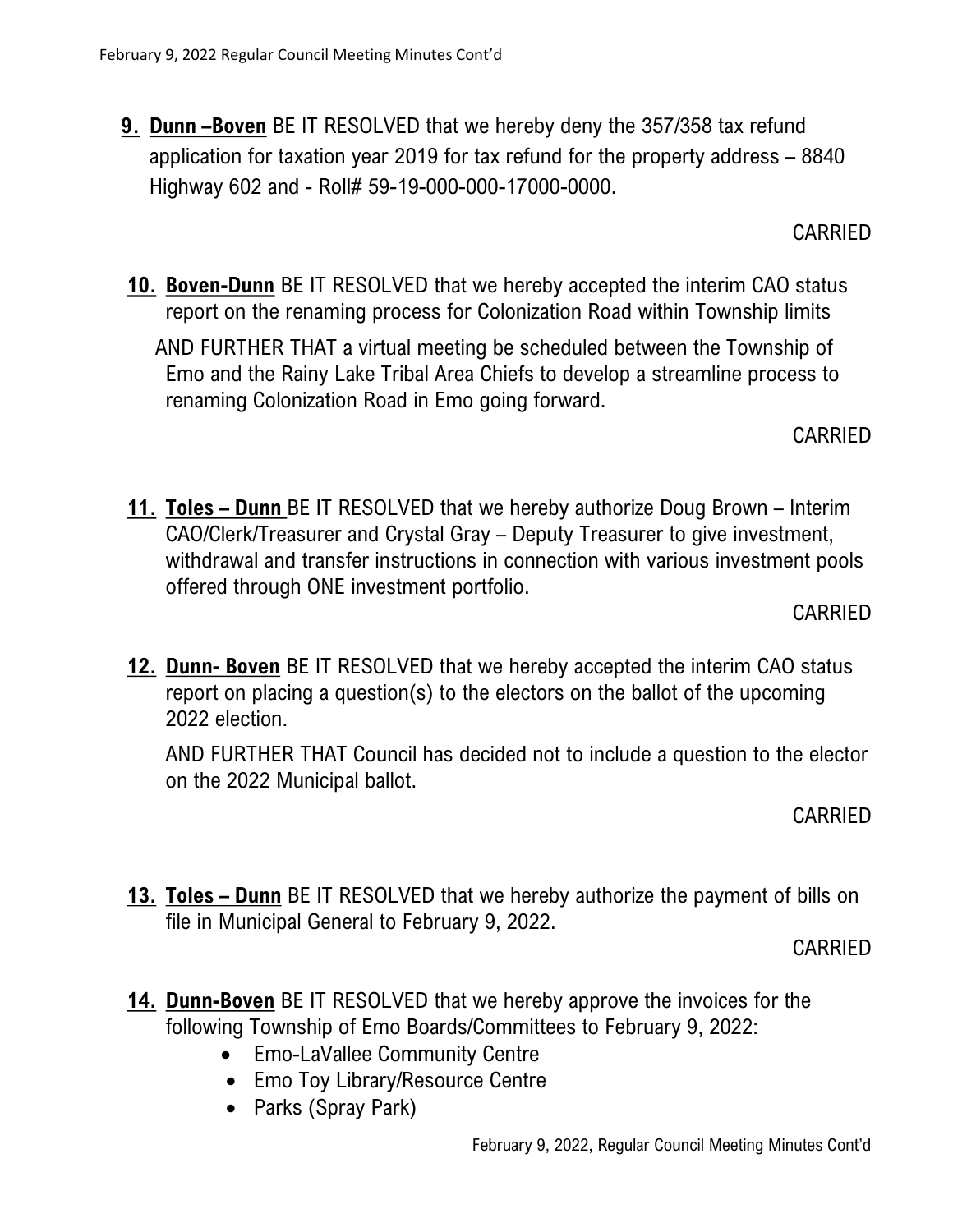• Recreational (Curling Club Facility)

# CARRIED

### 8.0 RESOLUTIONS/BYLAW: None

### 9.0 CORRESPONDENCE/INFORMATION:

The following items were received;

- 1. Information from NOMA email from Andrea Strawson, January 25, 2022, in regards to New Intake to support Economic Opportunities for Rural Ontario (RED)
- 2. 2022 NOMA Delegation Information for ROMA conference in regards to Delegation package (Covid 19 Economic Recovery Plan, Conservation Land Tax Incentive Program, OMPF, Sale of Crown Land, Payment in Lieu of Taxes, Railway Taxation & Municipal Insurance) Insurance NPI research paper NPI & Solving the homelessness, Addiction and Mental Health Crisis in the North
- 3. NWPHU- Meeting Minutes January 31, 2022 Municipal Group
- 4. NWPHU- email dated January 28, 2022 Summary of Changes to Public Health Measures at meeting & event spaces effective January 31, 2022
- 5. Township of Emo January 31, 2022- Clerk Delegation of duty Commissioner for taking Oaths to Deputy Treasurer

#### 10.0 REPORTS - None

# 11.0 MINUTES

#### 12. IN-CAMERA ITEMS

Gail Lawrence of Equity & More was connected virtually from 7:53 to 8:09 pm and to participate in discussions regarding Pay Equity Commission – Notice of Investigation

- 15. Boven-Toles BE IT RESOLVED that we hereby agree to go in-camera at 7:53 p.m. to address the following matters pertaining to:
	- Litigation or potential litigation, including matters before administrative tribunals, affecting the municipality
		- $\circ$  Pay Equity Commission Notice of Investigation.

CARRIED